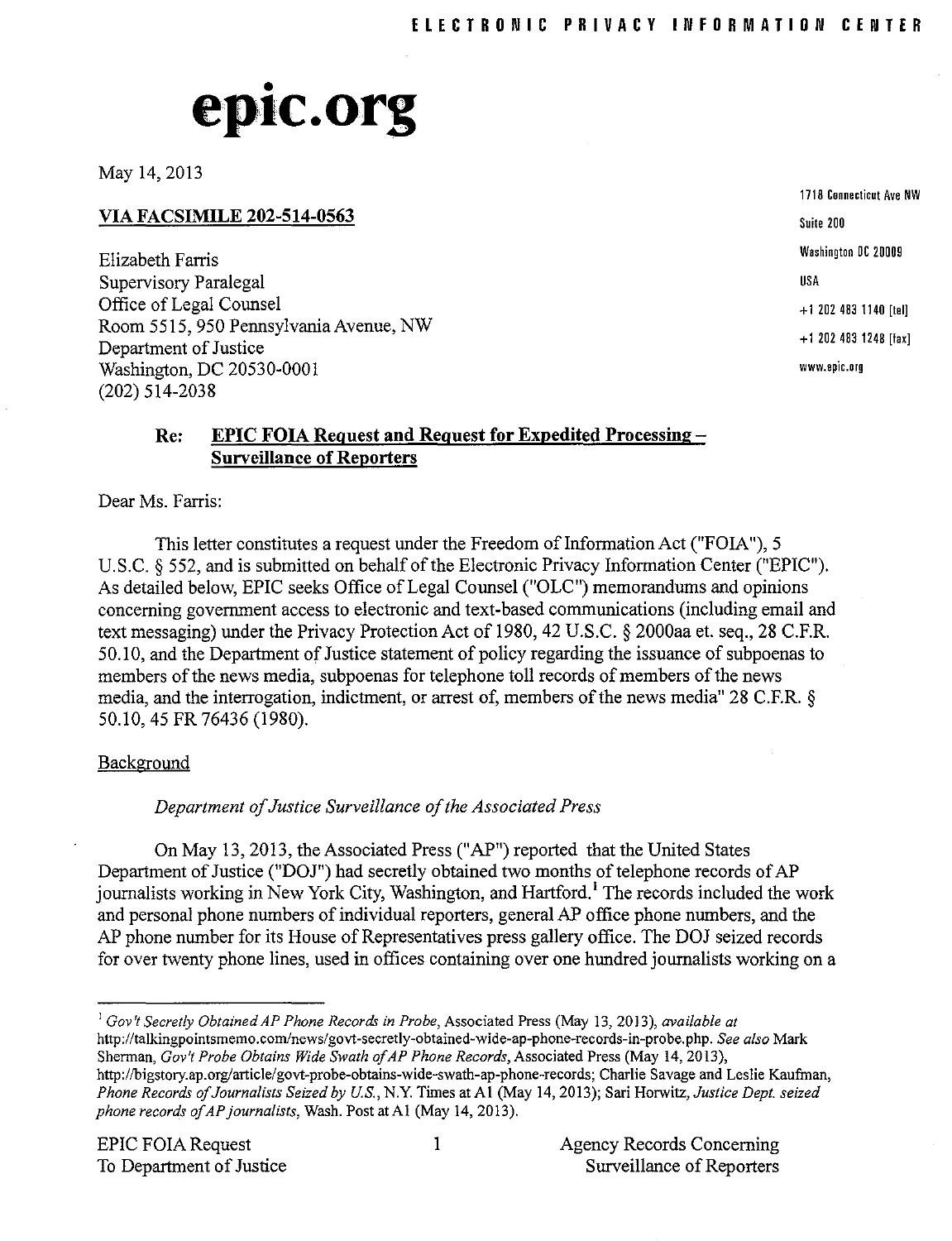massively broad array of subjects. $<sup>2</sup>$  These reporters and editors routinely work on stories</sup> concerning government activities and many other matters.

While the government has not disclosed why it is seeking such a broad array of journalist's records, officials have previously discussed investigations into leaks and whistleblowing related to AP reporting.<sup>3</sup> The DOJ notified the AP on May 10, 2013 that it had obtained the records, but did not explain why. The DOl's notification and AP's report do not indicate whether or not the government sought additional electronic communications records, such as emails or text-messages between reporters and sources.

"There can be no possible justification for such an overbroad collection ofthe telephone communications ofThe Associated Press and its reporters. These records potentially reveal communications with confidential sources across all the newsgathering activities undertaken by the AP during a two-month period, provide a road map to AP's newsgathering operations and disclose information about AP's activities and operations that the government has no conceivable right to know," said AP Chief Executive Officer Gary Pruitt in a letter of protest to Attorney General Eric Holder.<sup>4</sup>

Following the AP's disclosure of the DOJ's surveillance, many other news media organizations across the nation immediately reported on this massive invasive of journalist's privacy and independence, including The New York Times, Washington Post, USA Today, Boston Globe, NPR, Chicago Tribune, and Politico, among others.<sup>5</sup>

# *The Privacy Protection Act of1980 and DOJRegulations on News Media Investigations*

The Privacy Protection Act of 1980 ("PPA"), codified at 42 U.S.C. § 2000aa et seq., protects journalists from being required to turn over to law enforcement any work product and documentary materials, including sources, before it is disseminated to the public. Journalists who most need the protection of the PPA are those that are working on stories that are highly controversial or about criminal acts because the information gathered may also be useful for law enforcement. For instance, a criminal suspect may talk openly to a journalist who promises not to print her name, but will not go to law enforcement for fear of arrest. While law enforcement

*<sup>2</sup>Id.*

*<sup>3</sup>Id.*

<sup>&</sup>lt;sup>4</sup> Mark Sherman, *Gov't Probe Obtains Wide Swath of AP Phone Records*, Associated Press (May 14, 2013), http://bigstory.ap.org/article/govt-probe-obtains-wide-swath-ap-phone-records.

<sup>5</sup> Charlie Savage and Leslie Kaufman, *Phone Records ofJournalists Seized by Us.,* N.Y. Times atAI (May 14, 2013); Sari Horwitz, *Justice Dept. seized phone records ofAPjournalists,* Wash. Post at Al (May 14,2013); Roger Yu, *Feds Seize AP phone recordsfor criminal probe,* USA Today (May 13,2013),

http://www.usatoday.com/story/news/2013/05/13/justice-department-associated-press-telephone-records/2156521/; Mark Sherman, *Gov't obtains wide AP phone records in probe,* Boston Globe (May 13,2013),

http://www.boston.com/business/technology/2013/05/13/gov-obtains-wide-phone-records-

probe/OaDUaBwhciiHItOZM4nk3N/story.html; *Gov't Obtains Wide AP Phone Records in Probe,* NPR (May 13, 2013), http://www.npr.org/templates/story/story.php?storyId=183700073; Tabassum Zakaria and Susan Cornwell, In *uproar over US. seizure ofAP records, focus turns to Holder,* Chicago Tribune (May 14,2013),

http://www.chicagotribune.com/news/sns-rt-us-usa-justice-apbre94cOzw-20I305 I3,0,2384590.story; *Government seizes AP phone records,* Politico (May 13, 2013), http://www.politico.comiblogs/media/2013/05/govt-seizes-apreporters-phone-records-163862.html.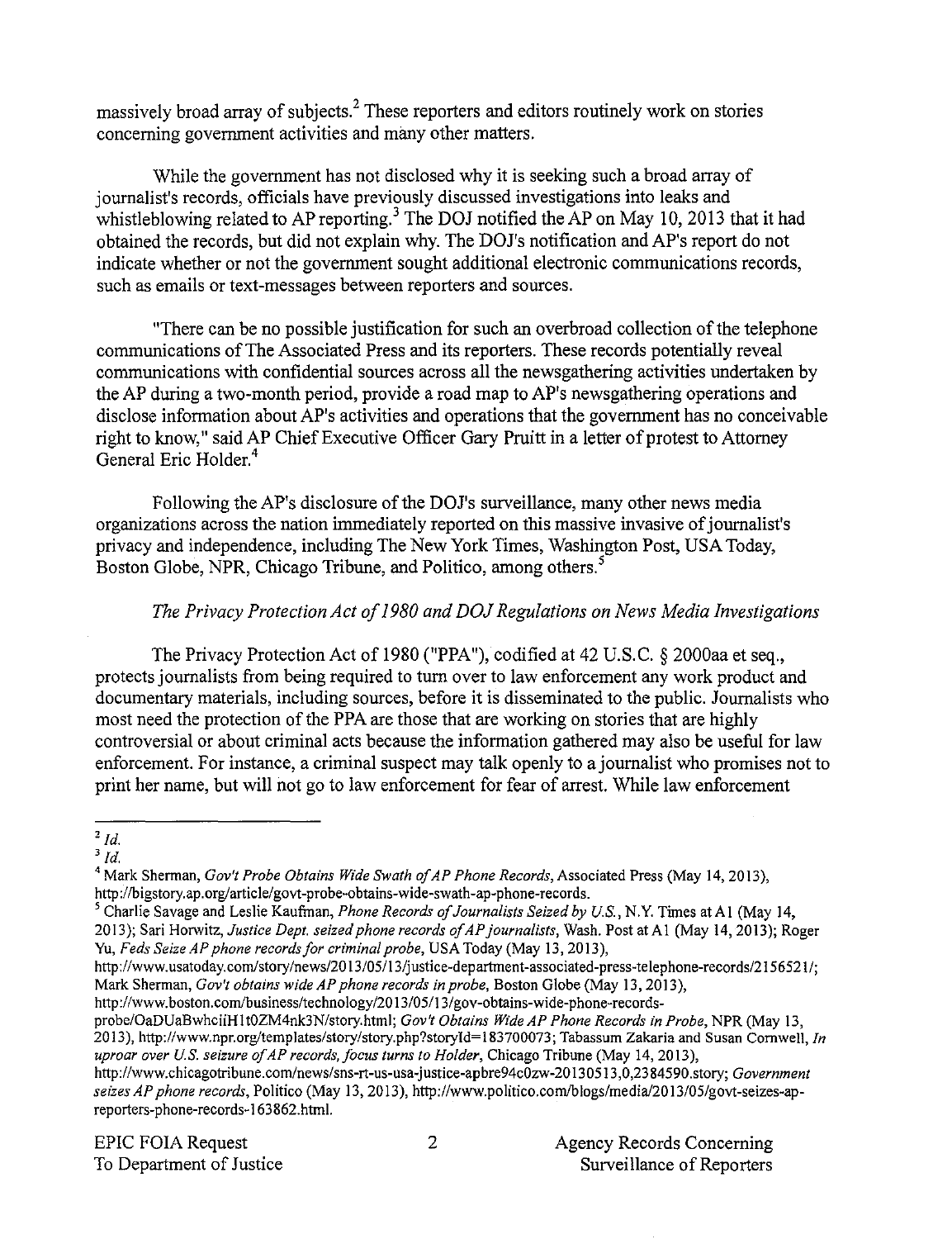would like to obtain this type of information from a journalist, the PPA protects the journalist's freedom to publish such information under the First Amendment without govermnent intrusion. Specifically, the PPA states that "Inlotwithstanding any other law, representatives of the govermnent may not search a newsroom for the purpose of obtaining work product or documentary materials relating to a criminal investigation or criminal offense, if there is reason to believe that the work product belongs to someone who will publish it in a "public communication, in or affecting interstate or foreign commerce.<sup>16</sup>

The DOJ has issued regulations relating to subpoenaing records from journalists.<sup>7</sup> These regulations state. "Because freedom of the press can be no broader than the freedom of reporters to investigate and report the news, the prosecutorial power of the government should not be used in such a way that it impairs a reporter's responsibility to cover as broadly as possible controversial public issues."<sup>8</sup> The DOJ's regulations require law enforcement to use "all reasonable attempts" to obtain information without subpoenaing news media records, to negotiate with the news media, and to accormnodate the interests of news media and the public. The Attorney General must expressly authorize all subpoenas for news media records and the material sought must be essential to an ongoing investigation. "The subpoena should not be used to obtain peripheral, nonessential, or speculative information."<sup>9</sup> The government must notify the subpoenaed news media member after their records have been collected.

### *OLe Memorandums and Opinion*

The Office of Legal Counsel definitively interprets the law for the Executive Branch; its legal opinions are binding on all federal agencies.<sup>10</sup> "The Office drafts legal opinions of the Attorney General and also provides its own written opinions and oral advice" in response to Executive Branch requests.<sup>11</sup>

It would be the OLC's responsibility to draft legal memorandums and opinions interpreting the PPA and DOJ's news media regulations. In fact, OLC has written at least one opinion on 28 C.F.R. 50.10, dated January 15,  $2009$ .<sup>12</sup>

To the extent that the DOJ may subpoena, either publically or in secret, journalist's communications beyond merely telephone records, such as emails or text messages, it would be the responsibility of the OLC to interpret the legality of those actions. In particular, it would be the responsibility of the OLC to interpret how requests for electronic and text-based

<sup>6</sup> *See also* EPIC, *The Privacy Protection Act of1980,* https://epic.org/privacy/ppal.

 $728$  C.F.R. 50.10 (2013).

 $\overline{\phantom{a}}^{8}$  *Id.* 

 $\int_{0}^{9}$  *Id.* at (f)(1).

Jo *See* Brief of*Amicus Curiae* EPIC in Support ofAppellants, *New York Times Co.* v. *Us. Dep't ofJustice,* No. 13- 0422 (2d. Cir. filed April 22, 2013), *available at* https://epic.org/amicus/foia/new-york-times/EPIC-et-al-Amici-Brief.pdf.

 $11$  U.S. Dep't of Justice, Off. of Legal Counsel, http://www.justice.gov/olc/ (March 2013).

<sup>&</sup>lt;sup>12</sup> See U.S. Dep't of Justice, Off. of the Inspector General, Oversight and Rev. Div., *A Review of the Federal Bureau ofInvestigation's Use ofExigent Letters and Other 1riformal Requestsfor Telephone Records,* at 112-113 (January 20 I0), *available at* http://www.justice.gov/oig/special/s100Ir.pdf.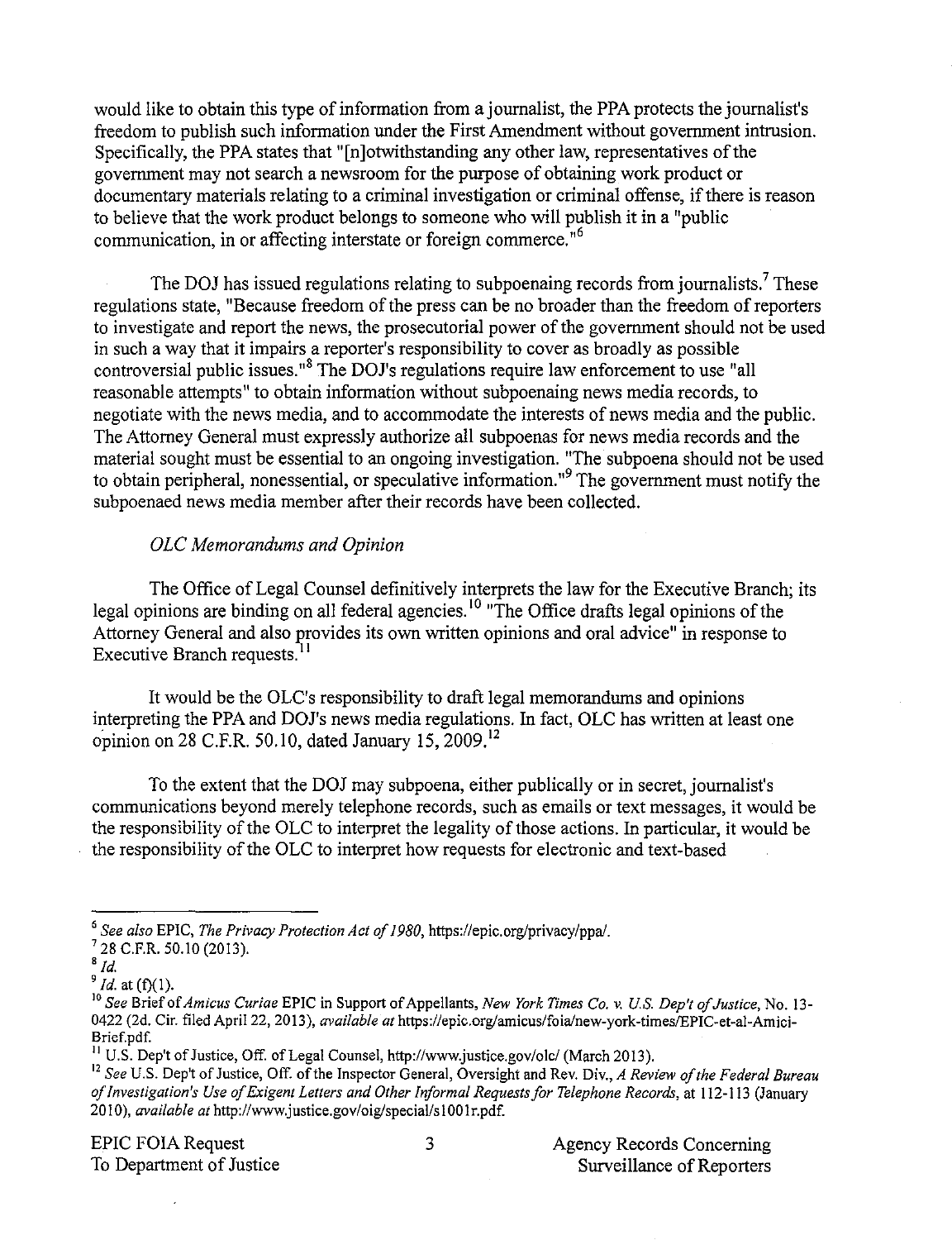communications, such as emails and text messages, fit into the legal regime created by the PPA and the DOJ's news media regulations.

## Requested Documents

- 1. All legal analyses, memoranda, opinions, final decisions, and related records regarding the Privacy Protection Act of 1980, 42 U.S.C. § 2000aa et. seq., and electronic communications, including email and text messaging.
- 2. All legal analyses, memoranda, opinions, final decisions, and related records regarding 28 C.F.R. 50.10 and electronic communications, including email and text messaging.
- 3. All legal analyses, memoranda, opinions, final decisions, and related records regarding the ability of a law enforcement agency to access, subpoena, or otherwise obtain electronic communications of journalists and news media organizations, including email and text messaging.
- 4. The Office of Legal Counsel's January 15,2009 opinion regarding 28 C.ER. 50.10.

# Request for Expedited Processing

This request warrants expedited processing because it is made by "a person primarily engaged in disseminating information... " and because it pertains to a matter about which there is an "urgency to inform the public about an actual or alleged federal government activity." 5 U.S.C. § 552(a)(6)(E)(v)(II) (2008); *Al-Fayed* v. *Cent. Intelligence Agency,* 254 F.3d 300, 306 (D.C. Cir. 2001).

EPIC is "primarily engaged in disseminating information." *Am. Civil Liberties Union* v. *Dept ofJustice,* 321 E Supp. 2d 24, 29 n.5 (D.D.C. 2004).

There is a particular urgency for the public to obtain information about the legal authority of law enforcement to obtain electronic communications of journalists. The DOJ's revelation that it has seized the telephone records of the Associated Press goes to the heart of the independence of the news media and their ability to inform the public on the activities of the government. The public's interest is evident from the many news stories that followed the AP's initial report.<sup>13</sup>

http://www.usatoday.com/story/news/2013/05/13/justice-department-associated-press-telephone-records/2156521/; Mark Sherman, *Gov't obtains wide AP phone records in probe,* Boston Globe (May 13,2013),

http://www.boston.comlbusiness/technology/2013/05/13/gov-obtains-wide-phone-recordsprobe/OaDUaBwhciiHltOZM4nk3N/story.htm1; *Gov't Obtains WideAP Phone Records in Probe,* NPR (May 13, 2013), http://www.npr.org/templates/story/story.php?storyId=183700073; Tabassum Zakaria and Susan Cornwell, In *uproar over u.s. seizure ofAP records,focus turns to Holder,* Chicago Tribune (May 14, 2013),

<sup>13</sup> *See. e.g.,* Charlie Savage and Leslie Kaufman, *Phone Records ofJournalists Seized by u.s.,* N.Y. Times at A I (May 14,2013); Sari Horwitz, *Justice Dept. seized phone records ofAPjournalists,* Wash. Post at Al (May 14, 2013); Roger Yu, *Feds SeizeAP phone recordsfor criminal probe,* USA Today (May 13,2013),

*http://www.chicagotribune.com!news/sns-rt*-us-usa-justice-apbre94cOzw-20130513,0,2384590.story; *Government seizes AP phone records,* Politico (May 13, 2013), *http://www.politico.comlblogs/medial2013/05/govt-seizes-ap*reporters-phone-records-163862.html.